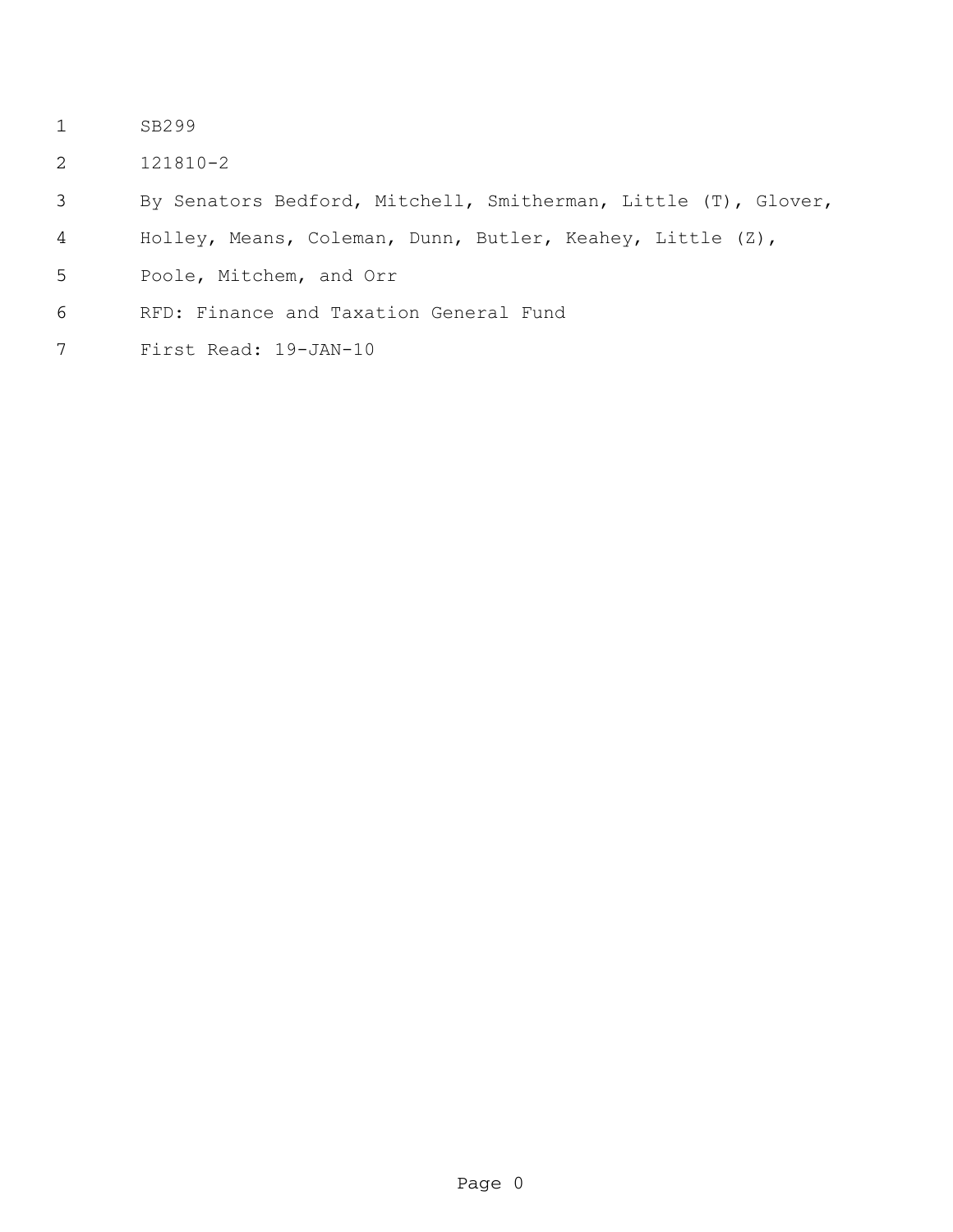SB299 ENROLLED, An Act, To create the Alabama Firefighters Annuity and Benefit Fund for paid and volunteer firefighters; to provide for a board of commissioners to administer the act and the 8 fund created by the act; to provide that assets in the fund shall be invested and reinvested by the Employees' Retirement System (ERS) of Alabama for a reasonable fee in accordance with ERS administrative policies; to provide for qualified 12 service, the process for applying for and receiving benefits, 13 refunds for members who leave the fund, disability and death benefits, annual audits and reports of the fund, and administrative duties of the board. BE IT ENACTED BY THE LEGISLATURE OF ALABAMA: Section 1. When used in this act, the following words and phrases shall have the following meanings, respectively, unless the context clearly indicates otherwise: (1) BOARD. The board of commissioners of the fund and any successors thereto. (2) ERS. The Employees' Retirement System of Alabama. (3) EXECUTIVE DIRECTOR. The executive director of the board.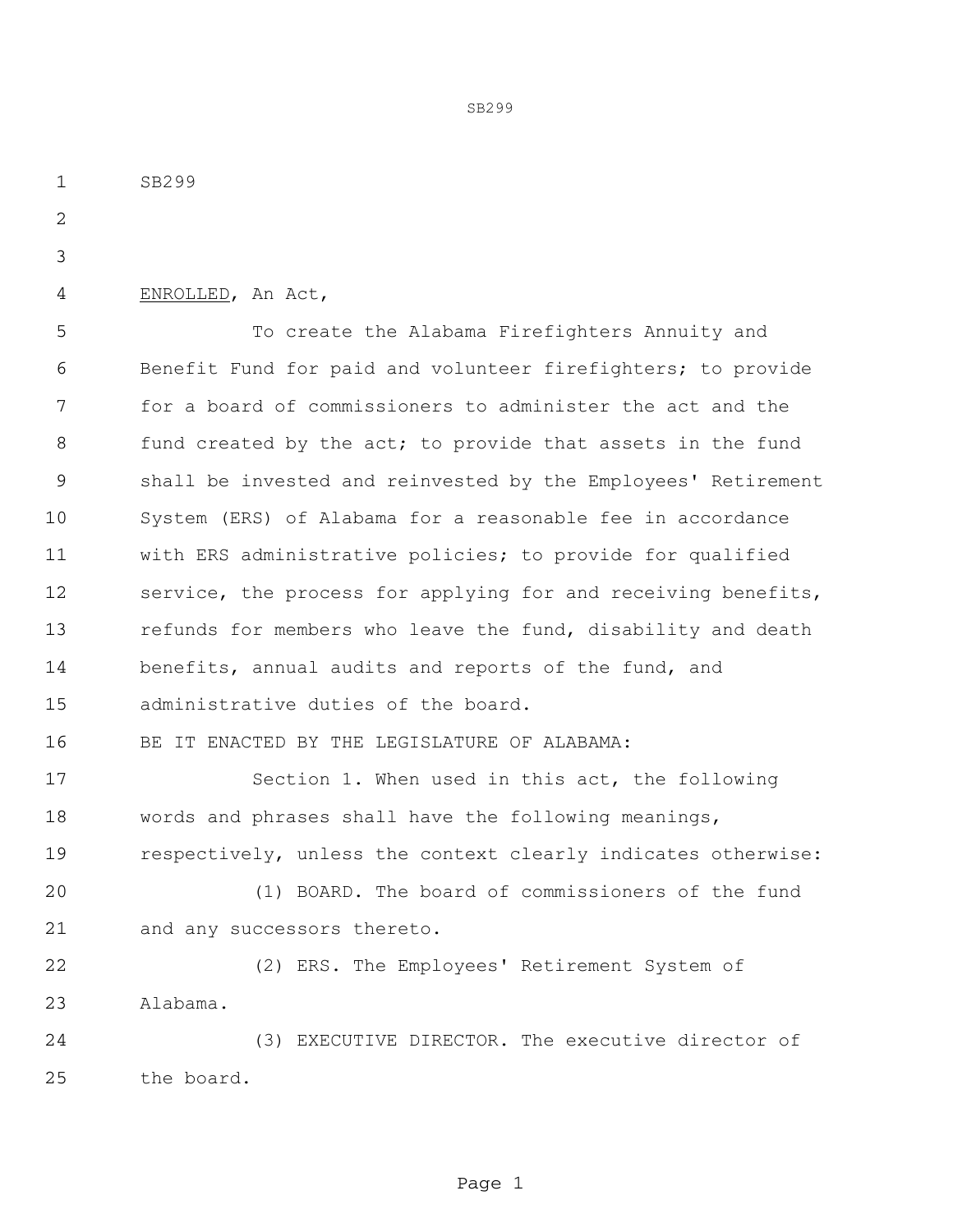| $\mathbf 1$    | (4) FIREFIGHTER. Any firefighter as certified by the           |  |  |
|----------------|----------------------------------------------------------------|--|--|
| $\sqrt{2}$     | Alabama Firefighters Personnel Standards and Education         |  |  |
| $\mathfrak{Z}$ | Commission. The term also includes any volunteer firefighter   |  |  |
| 4              | who is a member of a certified volunteer fire department under |  |  |
| 5              | Section 9-3-17, Code of Alabama 1975.                          |  |  |
| 6              | (5) FUND. The Firefighters Annuity and Benefit Fund            |  |  |
| 7              | created in this act.                                           |  |  |
| 8              | (6) MEMBER. Any firefighter who is a member of the             |  |  |
| $\mathsf 9$    | fund and who is in good standing by virtue of having paid all  |  |  |
| 10             | sums required by this act.                                     |  |  |
| 11             | (7) MEMBERSHIP SERVICE. The period of employment of            |  |  |
| 12             | a member as a firefighter from the date he or she becomes a    |  |  |
| 13             | member.                                                        |  |  |
| 14             | (8) MONTH. A period of 30 days.                                |  |  |
| 15             | (9) PRIOR SERVICE. The period of employment of a               |  |  |
| 16             | member as a firefighter from the time of initial employment as |  |  |
| 17             | a firefighter to October 1, 2010.                              |  |  |
| 18             | (10) QUALIFIED SERVICE. The prior service plus                 |  |  |
| 19             | membership service of a member.                                |  |  |
| 20             | (11) YEAR. A period of 365 days. The last year of              |  |  |
| 21             | employment as a firefighter when over six months of membership |  |  |
| 22             | service shall constitute a year toward service retirement.     |  |  |
| 23             | Section 2. There is created a board to be known as             |  |  |
| 24             | the Board of Commissioners of the Alabama Firefighters Annuity |  |  |
|                |                                                                |  |  |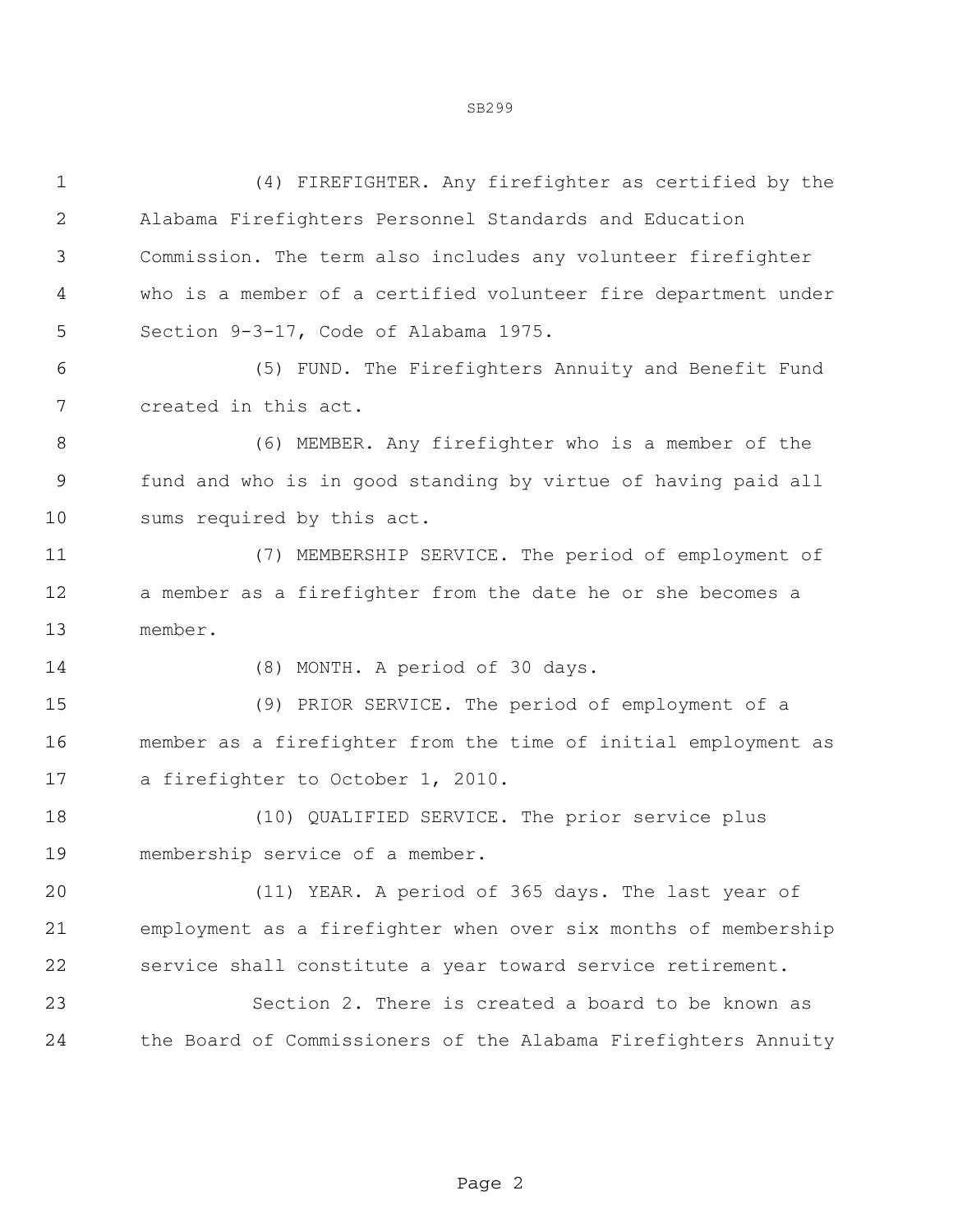and Benefit Fund. The board shall be composed of the following members:

 (1) A consumer member appointed by the Governor for an initial term of two years.

 (2) A volunteer firefighter appointed by the Alabama Association of Volunteer Fire Departments for an initial term of two years.

 (3) A volunteer firefighter appointed by the Alabama Firefighters Association for an initial term of four years.

 (4) A paid firefighter appointed by the Professional Firefighters Association of Alabama for an initial term of four years.

 (5) A paid firefighter appointed by the Alabama Association of Fire Chiefs for an initial term of four years.

 Thereafter, each member of the board shall serve for a period of four years. Any member of the board shall be eligible to succeed himself or herself. The term of each person appointed or elected to the board shall begin on the date of appointment or election, and any person so appointed or elected whose successor has not been appointed or elected shall continue to serve until the appointment or election of a successor. Any member of the board who shall cease to be a member during his or her incumbency shall be replaced as a member of the board by the appointing authority for the remainder of the unexpired term.

Page 3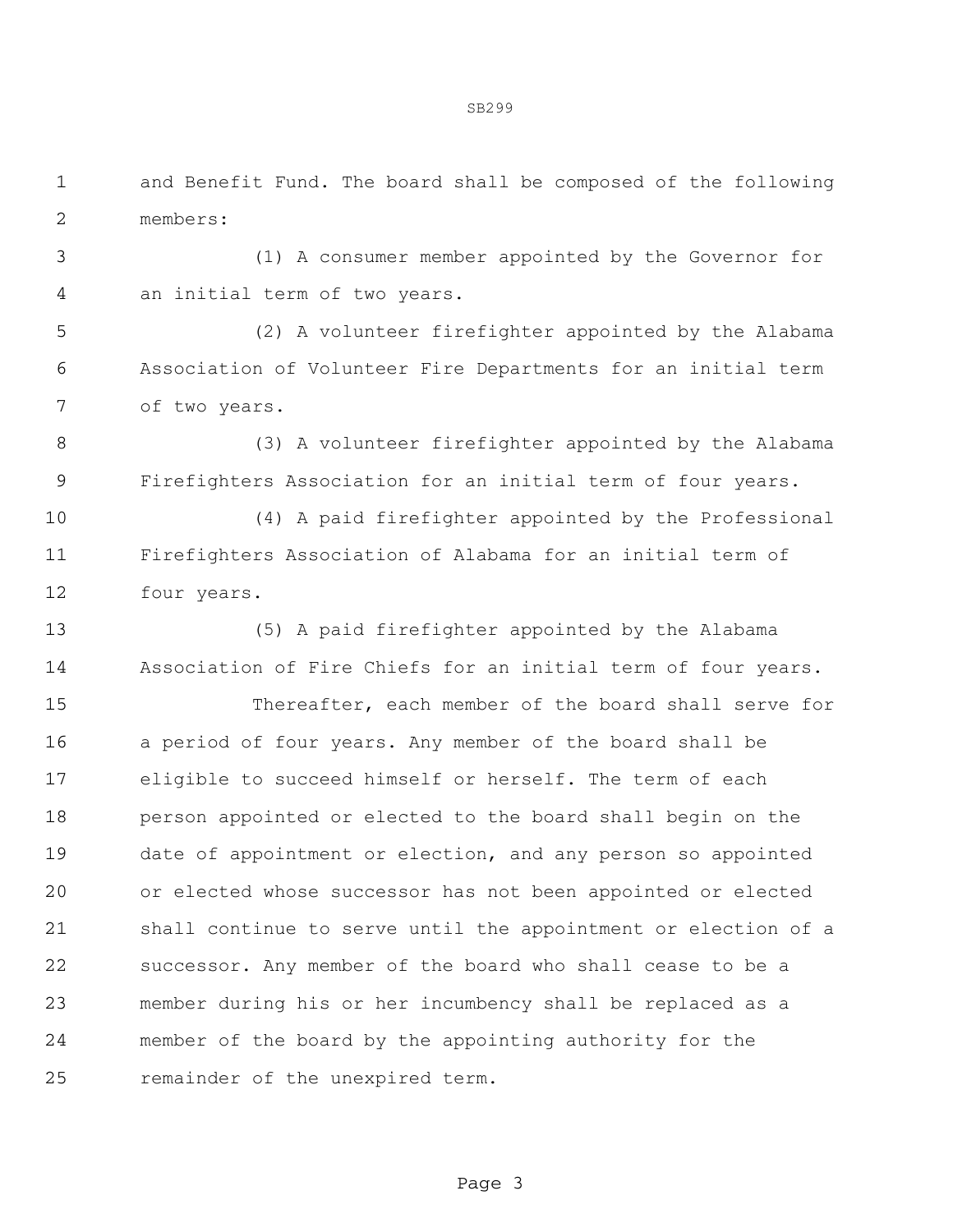Section 3. All board members shall be paid thirty dollars (\$30) per day and mileage and per diem for attendance of board meetings. When a board member is traveling on fund business, he or she shall receive the same mileage and per diem as allowed for state employees while attending state business.

 Section 4. The board shall have the following powers in carrying out its responsibilities:

 (1) To collect all moneys provided in this act to be collected by it.

 (2) To provide for and maintain all necessary administrative facilities and personnel.

 (3) To provide for payment of all administrative salaries, fees, and expenses.

 (4) To cause its moneys to be invested in a manner consistent with the Employees' Retirement System of Alabama investment policies and practices.

 (6) To pass upon all applications for annuities and benefits provided for in this act.

 (7) To adopt such rules as may be necessary or desirable to expedite the administration of the affairs of the board pursuant to the Alabama Administrative Procedure Act.

 (8) To provide upon request descriptive literature regarding the fund.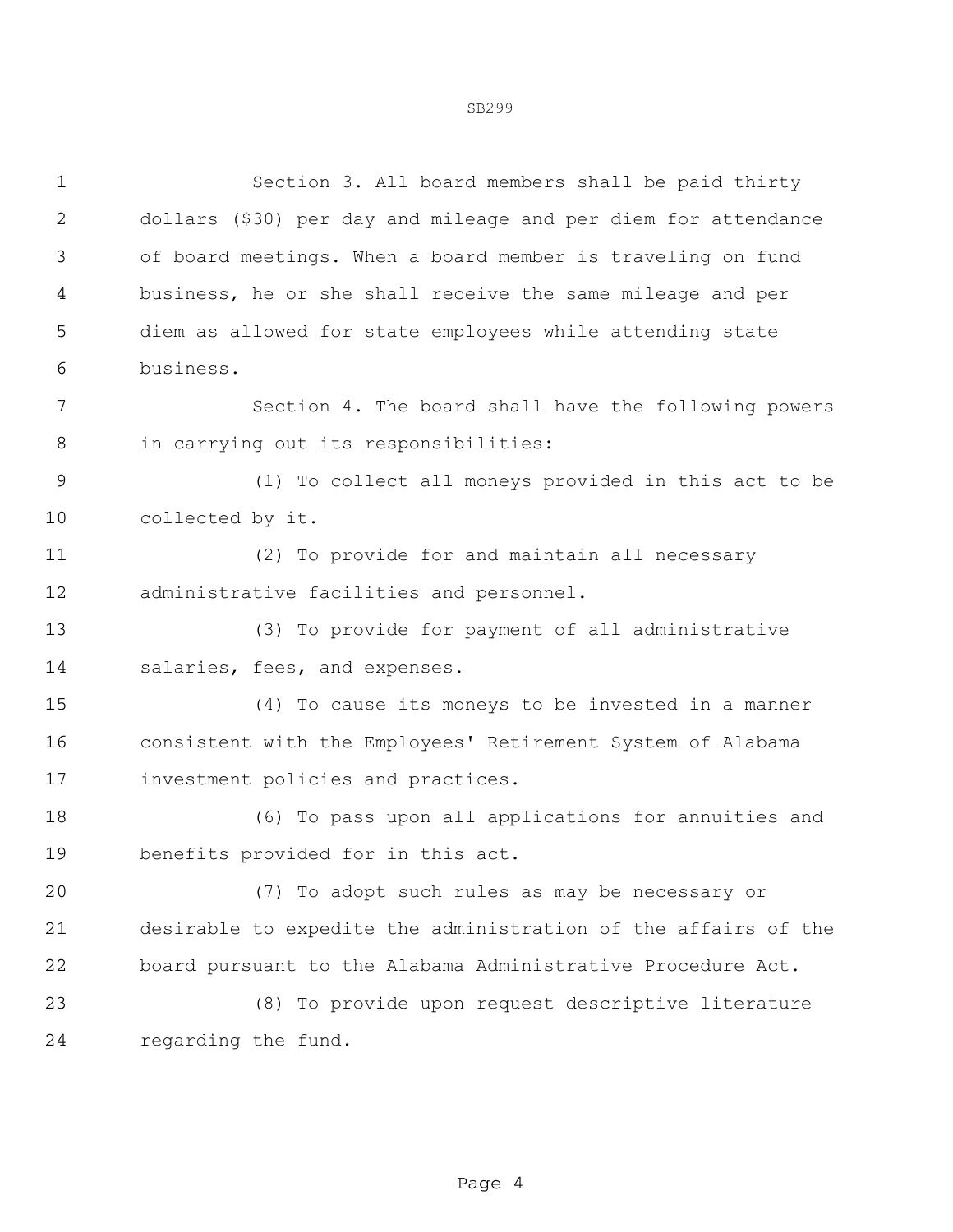SB299

 (9) To pay all benefits and annuities that may be determined to be due under this act and under the rules of the board.

 (10) To make refunds and repayments to which members may be entitled under this act.

 (11) To employ such agents, attorneys, actuaries, and other specialized personnel as shall be necessary or desirable to enable the board to carry on its functions in a proper and actuarially sound manner.

 (12) To receive by gift, grant, devise, or bequest any moneys or properties of any nature or description.

 (13) To carry out any powers expressly granted elsewhere in this act to the board.

 (14) All other powers necessary for the proper administration of the provisions of this act.

 Section 5. The board shall keep permanent records of its membership, receipts, disbursements, and all of its other affairs under this act. Such records of the members shall show with respect to each member his or her name, age, date of beginning of prior service, date of beginning of membership service, the amount of all payments made by him or her to the 22 fund, the date of any incapacity and the nature thereof and reason therefor, the amount of all annuities or benefits, if any, paid to him or her under this act and such other information with respect to each member as shall be deemed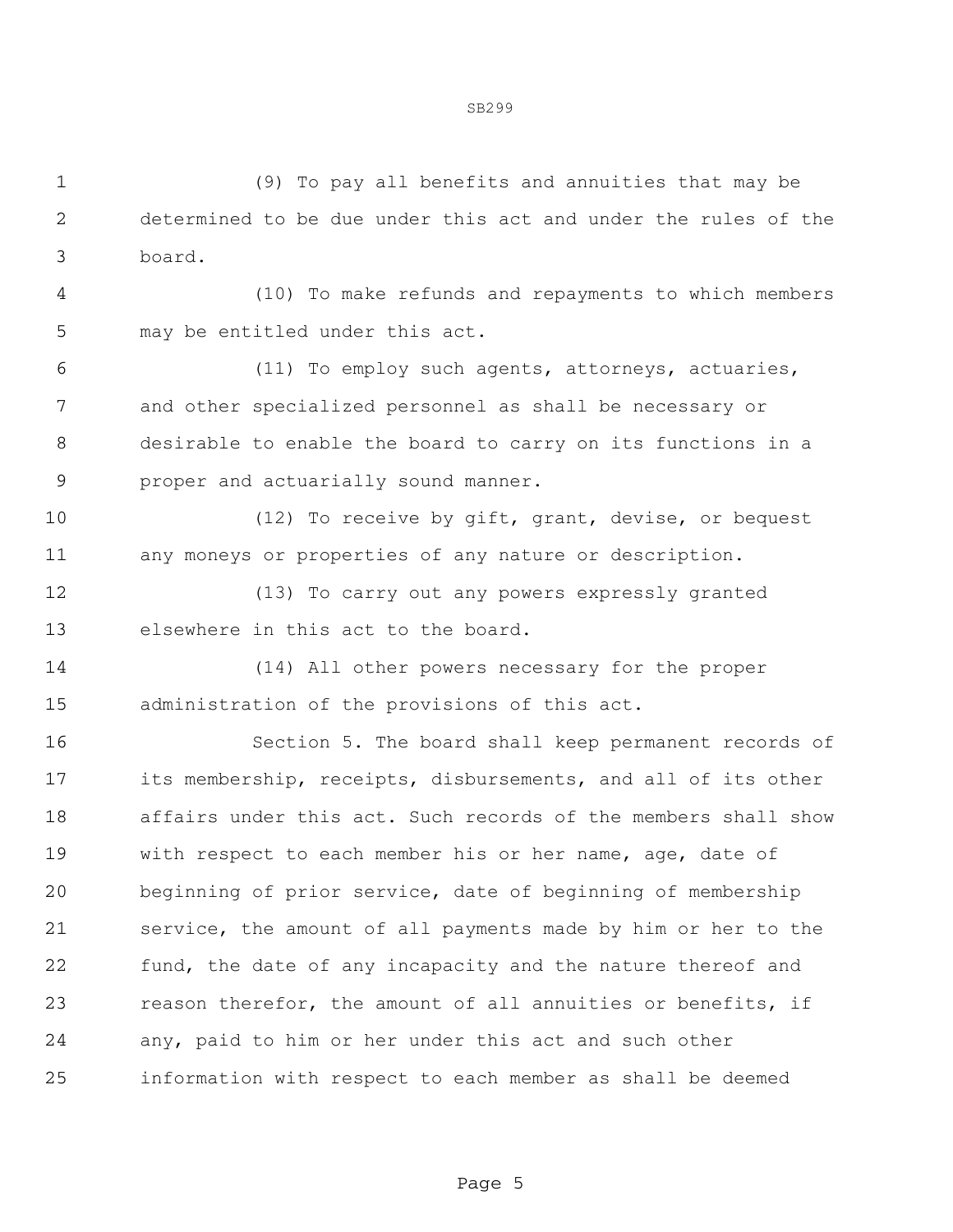necessary by the board for the proper determination of eligibility for annuities and benefits under this act and the amount of potential liability of the fund for the same. All records, papers, documents, and other data of the board shall be carefully preserved in a safe, secure, and permanent manner.

 Section 6. (a) A special fund is hereby established for the purpose of providing retirement allowances and other benefits for members of the fund. The fund shall be known as the Alabama Firefighters Annuity and Benefit Fund. All amounts received by the board shall be paid into the fund.

 (b) The board shall deliver all monies not currently needed for the functioning of the board to the Employees' Retirement System of Alabama for investment and reinvestment as determined by ERS administrative policies and practices. The ERS shall charge a reasonable fee for providing investment services to the board. The board shall comply with all administrative policies and requests of the ERS regarding investment services provided by ERS. The board shall have such control of the fund as is consistent with this act and with the laws of the state.

 (c) All moneys of the board not currently invested by the ERS shall be held in a special trust account or accounts in any bank or banks in the state and may be withdrawn therefrom by voucher, check, or electronic debit by

## SB299

Page 6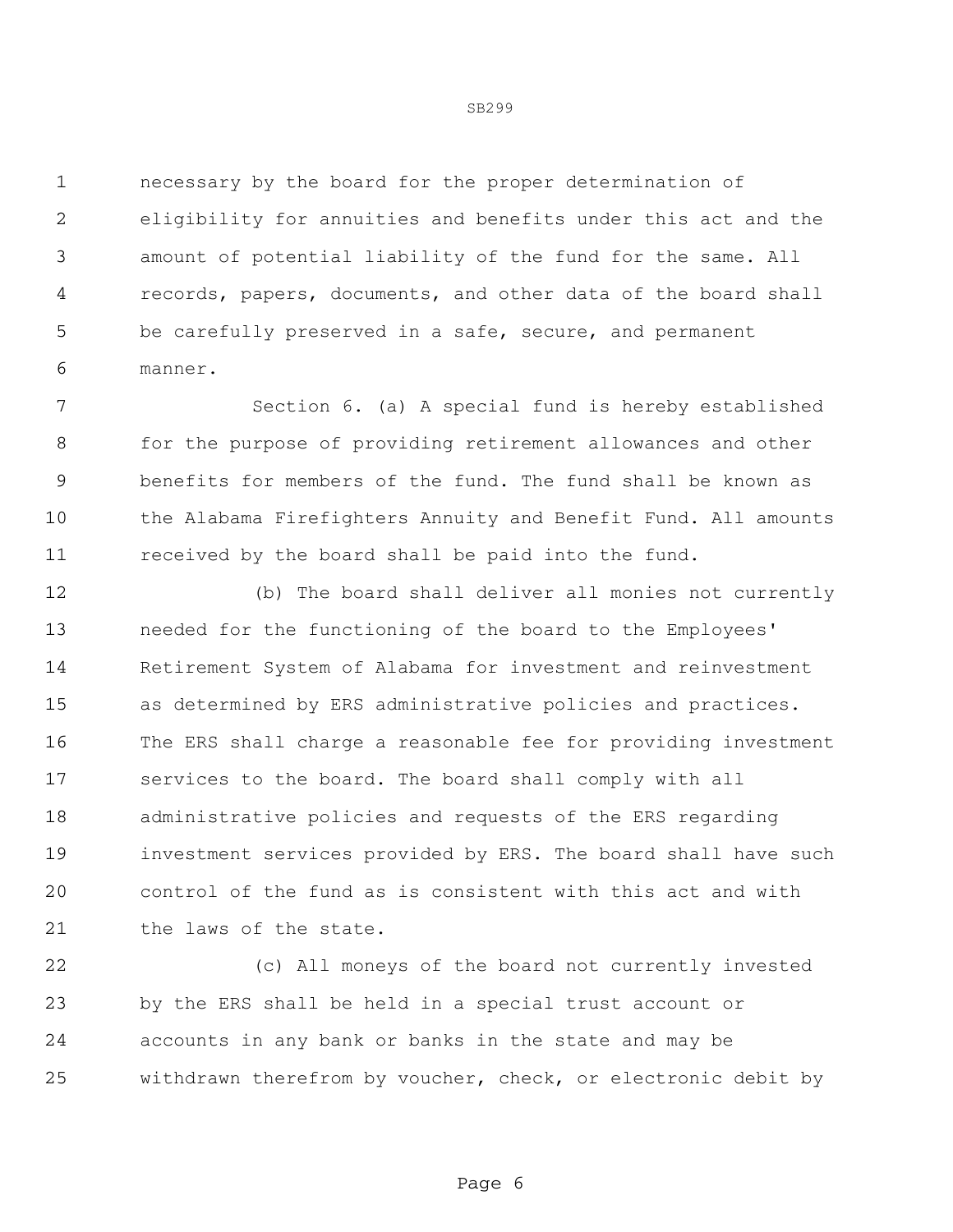the executive director pursuant to authorization given by the board. The board may expend moneys in the fund in accordance with this act.

 Section 7. (a) In order to fund the provisions of this act, an annual fee of two dollars (\$2) may be voluntarily contributed by indicating on a check-off box which shall be provided on annual ad valorem tax statements or a document provided with the annual ad valorem tax statement that is prescribed by the person or authority administering the program and agreed to by the executive director. If a taxpayer voluntarily indicates, two dollars (\$2) shall be added to his or her amount due and paid to the appropriate person or authority administering the program. The voluntary contribution by the taxpayer shall be distributed by the appropriate person or authority administering the program to 16 the fund created by this act.

 (b) The amount of all such fees shall be remitted by the person or authority collecting the same to the executive director on the tenth day of each month next succeeding that in which the fee is paid.

 Section 8. (a) Participation in the fund established by this act is entirely elective on the part of a firefighter, and the benefits provided herein are in addition to any other benefits provided by law for firefighters.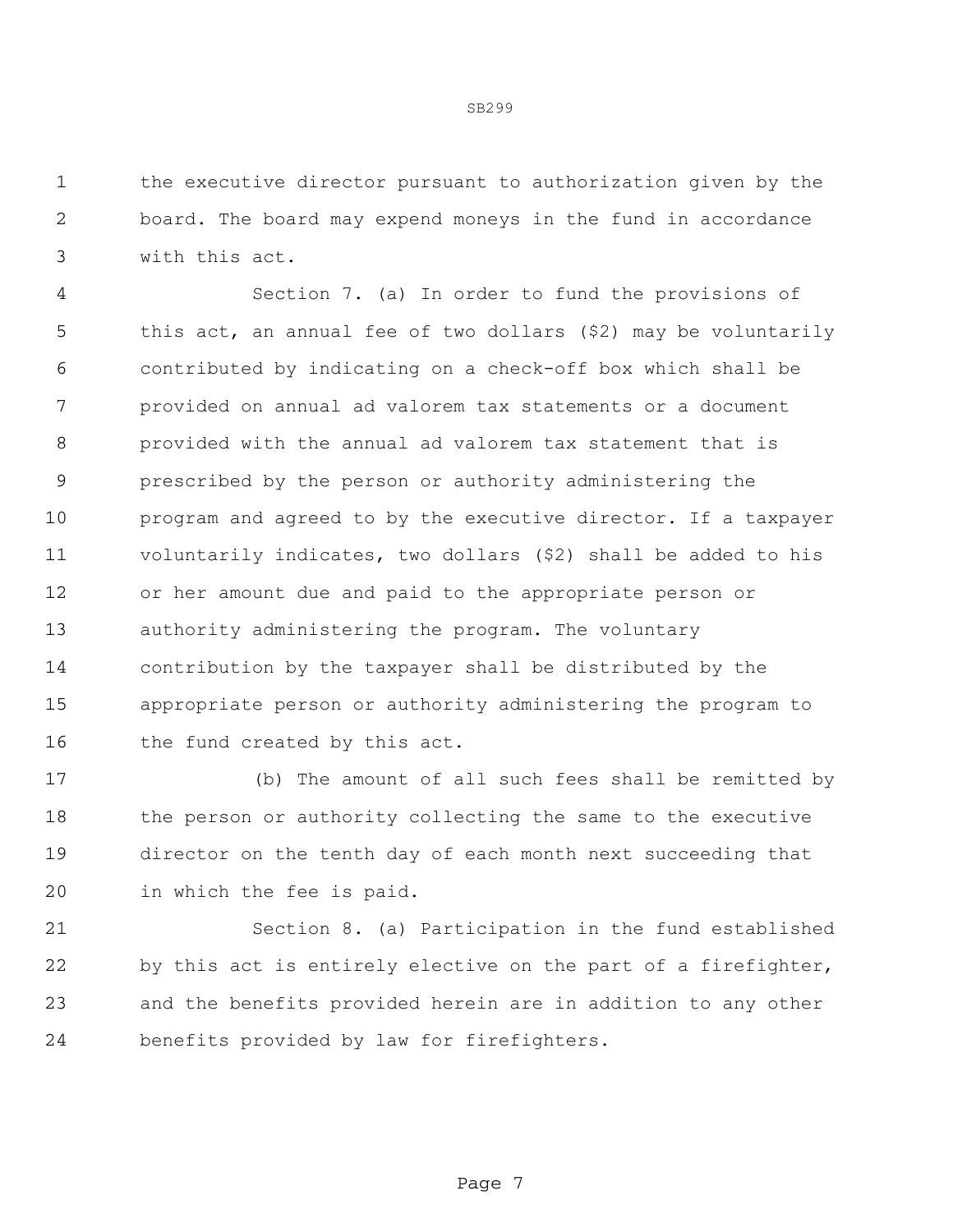(b) Each firefighter who becomes a member shall pay to the fund a regular fee of twenty dollars (\$20) per calendar month, to be paid on or before the tenth calendar day of each month so long as he or she is a member or until he or she becomes entitled to benefits hereunder. A member who has 25 years of qualified service in the fund and having met all other requirements of the law and thereby having earned maximum benefits provided will no longer be required to make monthly contributions for his or her membership and will retain all of the rights and privileges as provided any other member.

 (c) Six months from the passage of this act, all applicants for membership who join the fund must pay an initial fee of twenty dollars (\$20) and twenty dollars (\$20) per month as long as they maintain their membership, with no regard given for firefighter service prior to the date of application.

 (d) If any member does not pay the monthly fee for 60 days after its due date, the board shall give him or her notice of termination of his or her membership in the fund and of his or her right to a refund and unless he or she makes application for a refund within 60 days after the mailing of the notice, all amounts heretofore paid by him or her to the fund shall be returned to him or her. Any member so terminated who later applies for membership in the fund shall lose credit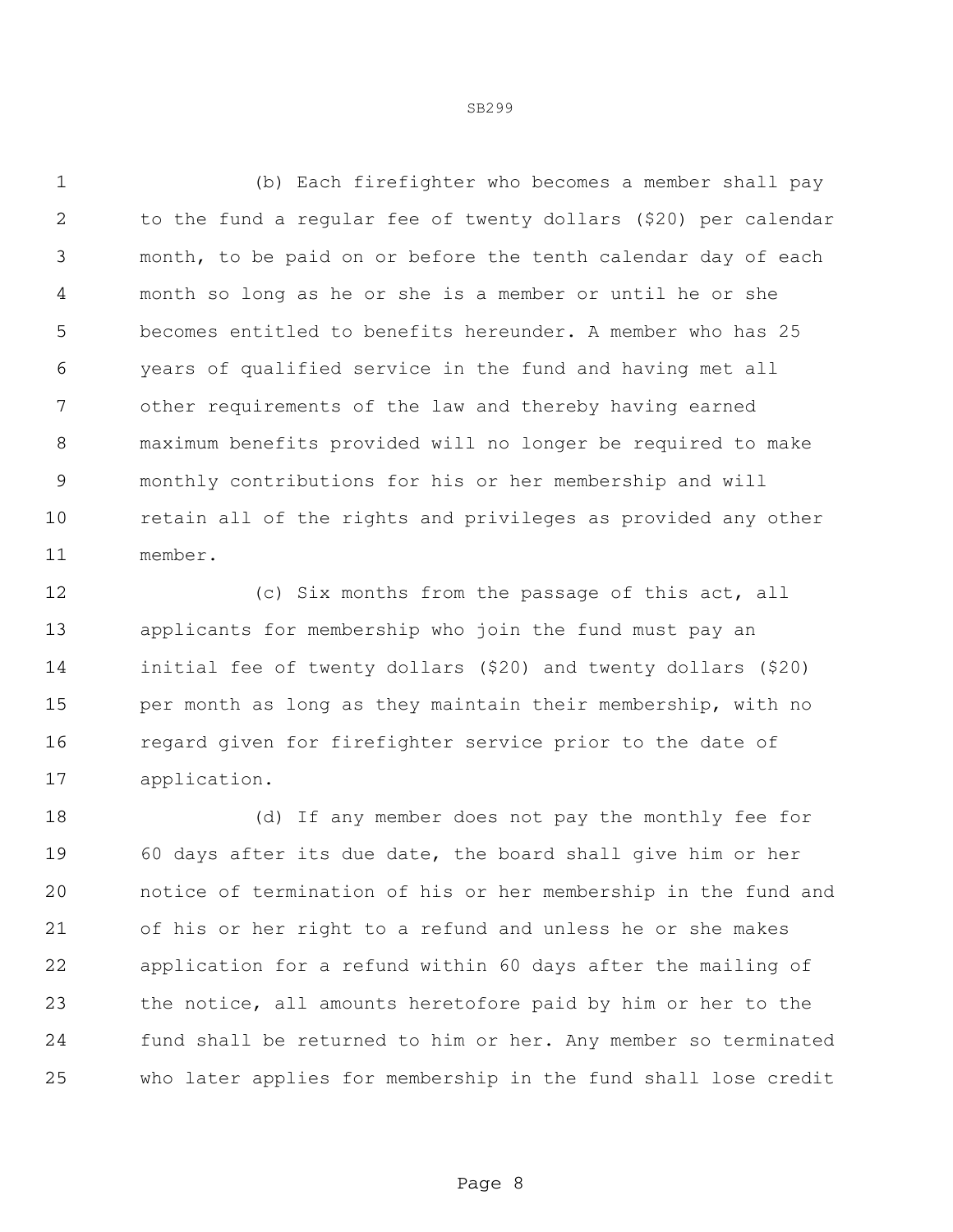for all of his or her prior qualified service up to the time of such termination and, upon approval of his or her new application, will become a new member in the fund.

 Section 9. Any firefighter who becomes a member of the fund and who thereafter leaves work as a firefighter and is drafted or enters directly into the Armed Forces of the United States and who returns to work as a firefighter within six months after he or she ceases to serve in the Armed Forces shall receive prior service credit for such service in the Armed Forces, not to exceed five years.

 Section 10. (a) Any member shall, at any time after reaching the age of 62 and completion of at least 25 years' qualified service, be entitled to an annuity benefit.

 (b) The amount of the monthly benefit shall be determined by the board in an amount recommended by the actuary for the fund. The benefit shall begin upon approval by the board on the date of the member's application for the benefits on forms provided by the board, but in no event shall the benefit begin prior to his or her termination of service as a firefighter. The benefits shall be paid for the life of the member, except as otherwise provided in this section.

 (c) Any application made pursuant to this section shall contain evidence satisfactory to the board of the date of birth of the member. If any member receiving retirement benefits reenters employment as a firefighter, the payment of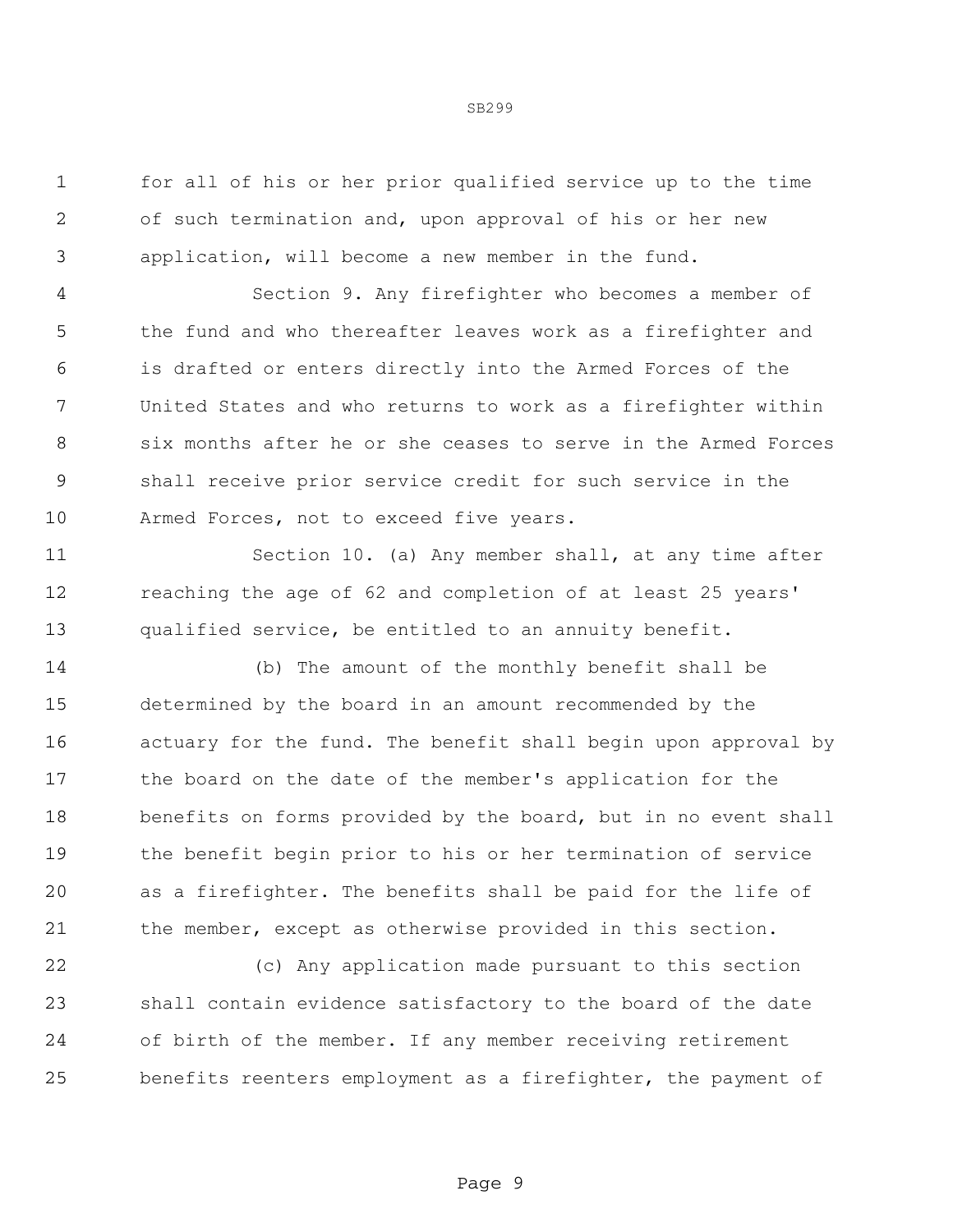retirement benefits shall be terminated as long as he or she is so employed. Upon termination of his or her reemployment as a firefighter, the benefits shall resume if, during the period of reemployment, he or she has made all required monthly payments to the fund. Any employment as a firefighter after the initial retirement and during which the payments are made to the fund shall be included in the computation of membership service for the purpose of determining further rights and benefits under this section.

 (d) Notwithstanding any other provisions of this act 11 to the contrary, an active and contributing member of the fund may purchase service credit in the fund for prior service rendered as a full-time firefighter within this state which would have qualified at the time for membership in the fund. The prior service credit may be claimed within two years of 16 joining as a member of the fund by making a lump-sum payment in the amount of the full actuarially determined cost for each year of prior service credit purchased as determined by the actuary for the fund.

 Section 11. (a) Any member who becomes totally or permanently disabled as a result of a heart attack or any injury received in the line of duty as a firefighter not as a result of his or her misconduct and who makes proper application to the board on a form supplied by the board and submits evidence satisfactory to the board of such total or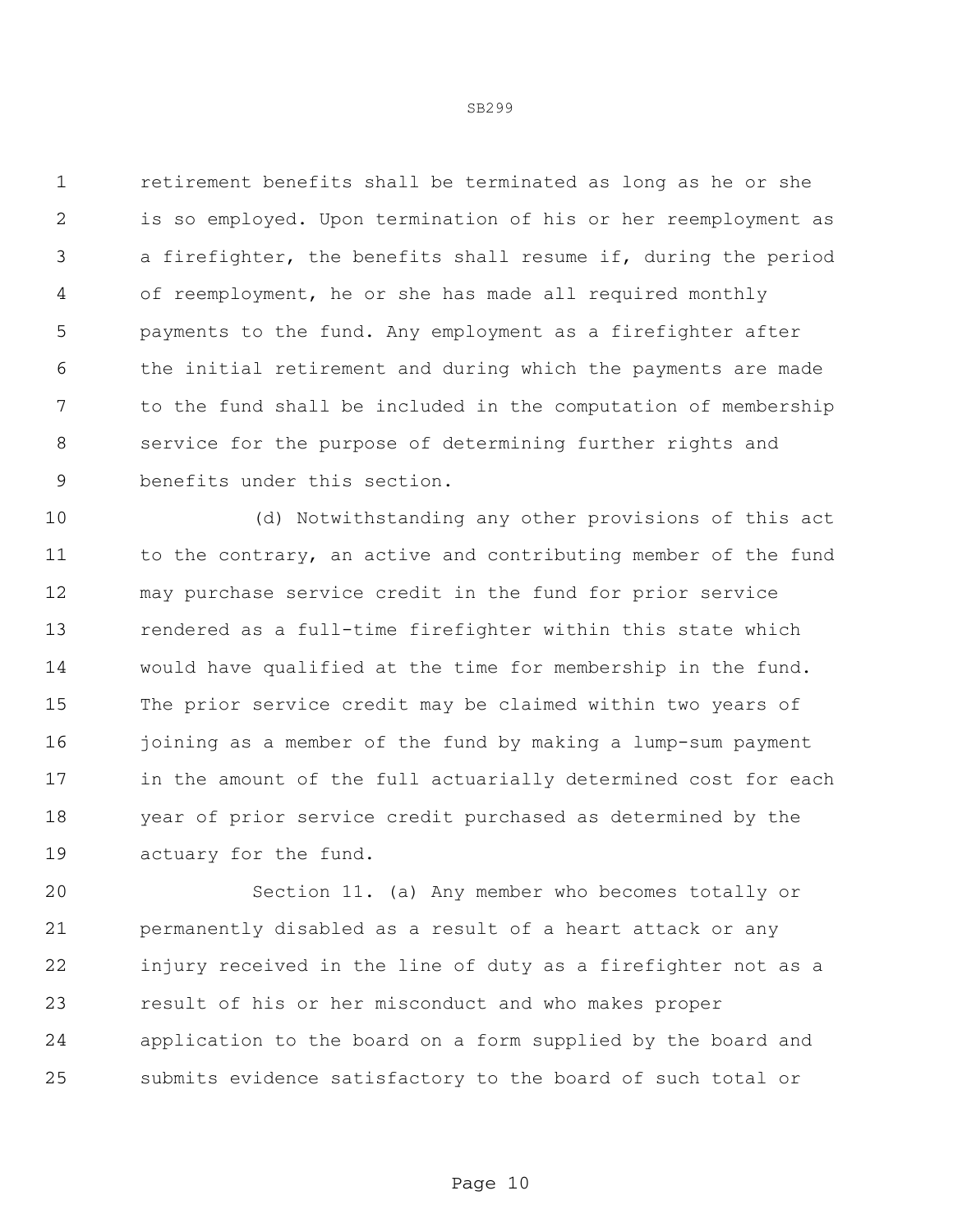permanent disability and the circumstances giving rise to its occurrence shall be entitled to be paid benefits. The board may require that any applicant for benefits under this section be examined by one or more physicians on behalf of the board and at its expense. Failure of any such applicant to subject himself or herself to such examination shall be sufficient grounds for the board to deny payment of benefits under this section. Any benefit paid under this section shall be paid for a period of not longer than 24 calendar months as follows:

 (1) Seventy-two dollars (\$72) per calendar month if his or her qualified service is not more than 35 months.

 (2) One hundred eight dollars (\$108) per calendar month if his or her qualified service is at least 36 months and not more than 47 months.

 (3) One hundred forty-four dollars (\$144) per calendar month if his or her qualified service is at least 48 months and not more than 59 months.

 (4) One hundred eighty dollars (\$180) per calendar month if his or her qualified service is 60 months or more.

 (b) Any member disabled as defined in this section for a period of more than 24 calendar months shall be eligible for retirement benefits under this act if he or she meets the requirements of Section 10.

 (c) The account of any member not meeting the requirements of Section 10 who does not return to work after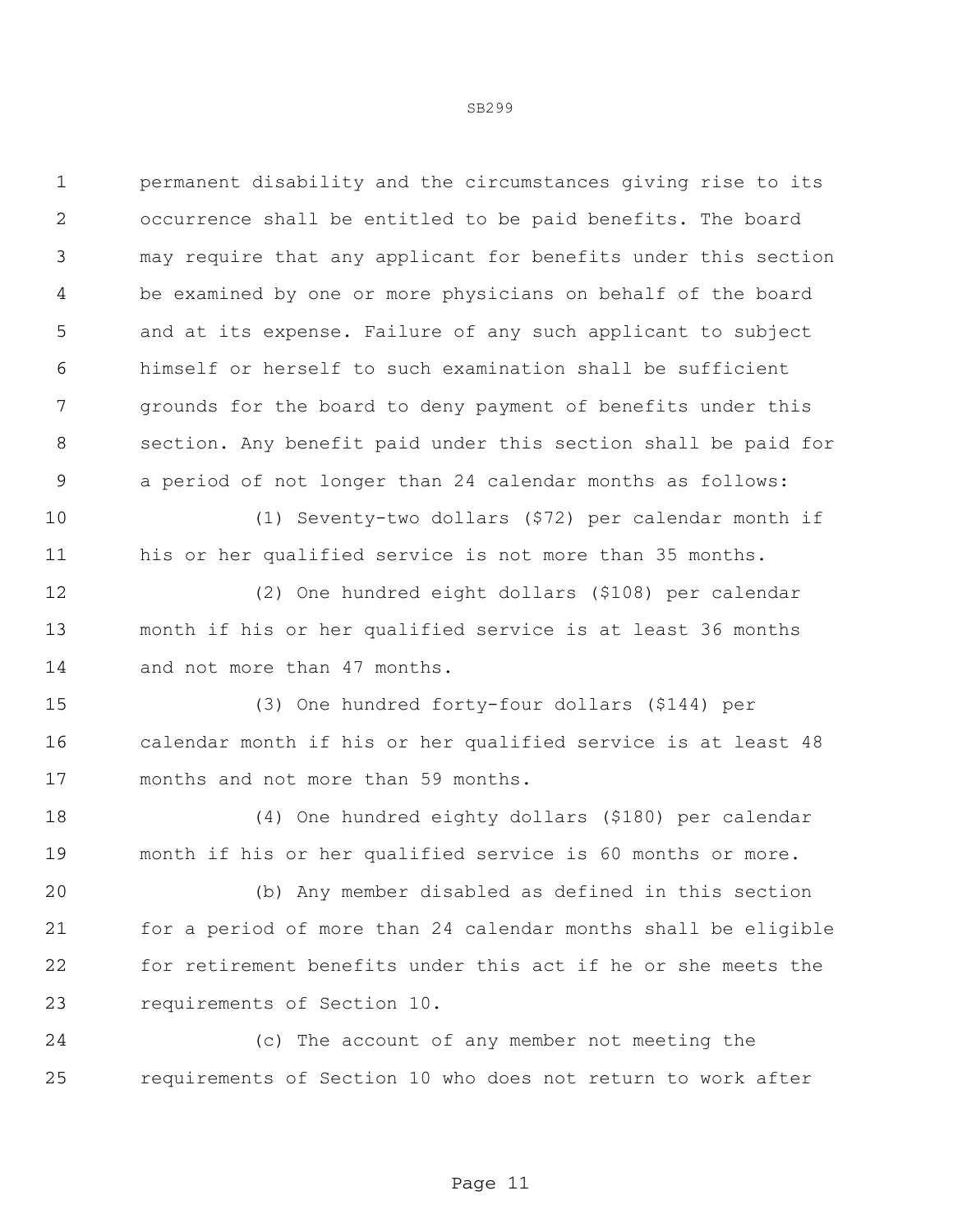having drawn disability benefits for 24 consecutive months shall be placed in an inactive status, not to exceed 36 months, with no further benefits or privileges. If the member returns to fire fighting as a firefighter within the 36 months, and pays the dues required, all of his or her creditable service shall be restored prior to the date of disability. If the member does not return to fire fighting within the 36 months, his or her account shall be closed with no further rights or benefits.

 (d) Any member whose account is so closed who later applies for membership in the fund shall lose credit for all of his or her prior qualified service up to the time his or her account is closed and, upon approval of his or her new application, will become a new member in the fund.

 Section 12. (a) Each member shall be issued a certificate by the board in which the board agrees to pay to a beneficiary designated by such member, upon his or her death while an active member, and to be conditioned upon the satisfaction of all obligations of the member to the fund, a lump sum amount of two thousand five hundred dollars (\$2,500).

 (b) If any member is killed in the line of duty, his or her beneficiary or estate shall be paid all membership fees paid by the member. Such repayment of membership fees shall be in addition to the death benefit provided in this section. The board shall pay to the beneficiary of a member, upon his or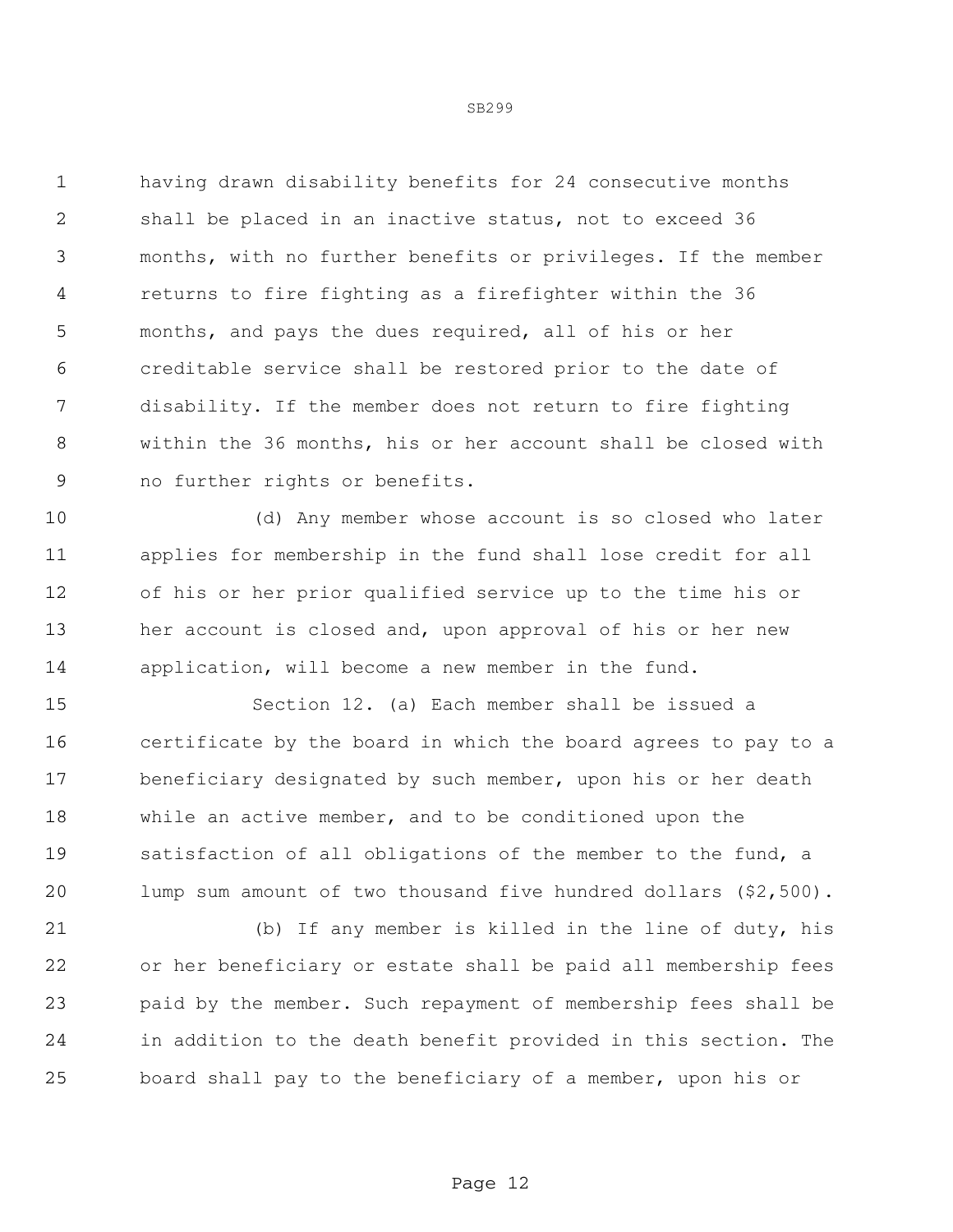her death while an active member, a refund pursuant to Section 11.

 Section 13. (a) The board shall appoint and employ an actuary to make an actuarial valuation every three years or earlier, if deemed required, of the receipts and income accruing to the fund based on age, expected mortality, disability, and retirement status of the members and the qualified service and membership service of members and to determine what percentage of the proposed payments, annuities, and benefits set forth in this act may be paid if the fund is to be kept on an actuarially sound and solvent basis. Upon receipt of the report of the actuary, the executive director shall present it to a meeting of the board which shall make 14 adjustments of annuities and benefits, up or down, as are recommended by the actuary. Any increase or reduction in benefits resulting from any actuarial study or from any subsequent amendment of this act shall be applicable to all persons then receiving such benefits, even though such persons had theretofore received benefits at a different rate.

 (b) In no event shall the board, the fund, the association, the order, or any member, officer, director, or employee of any thereof or the state or any subdivision thereof or any municipality therein be liable to any member or any beneficiary or any representative of any member or any beneficiary of the fund for any deficiency in payments made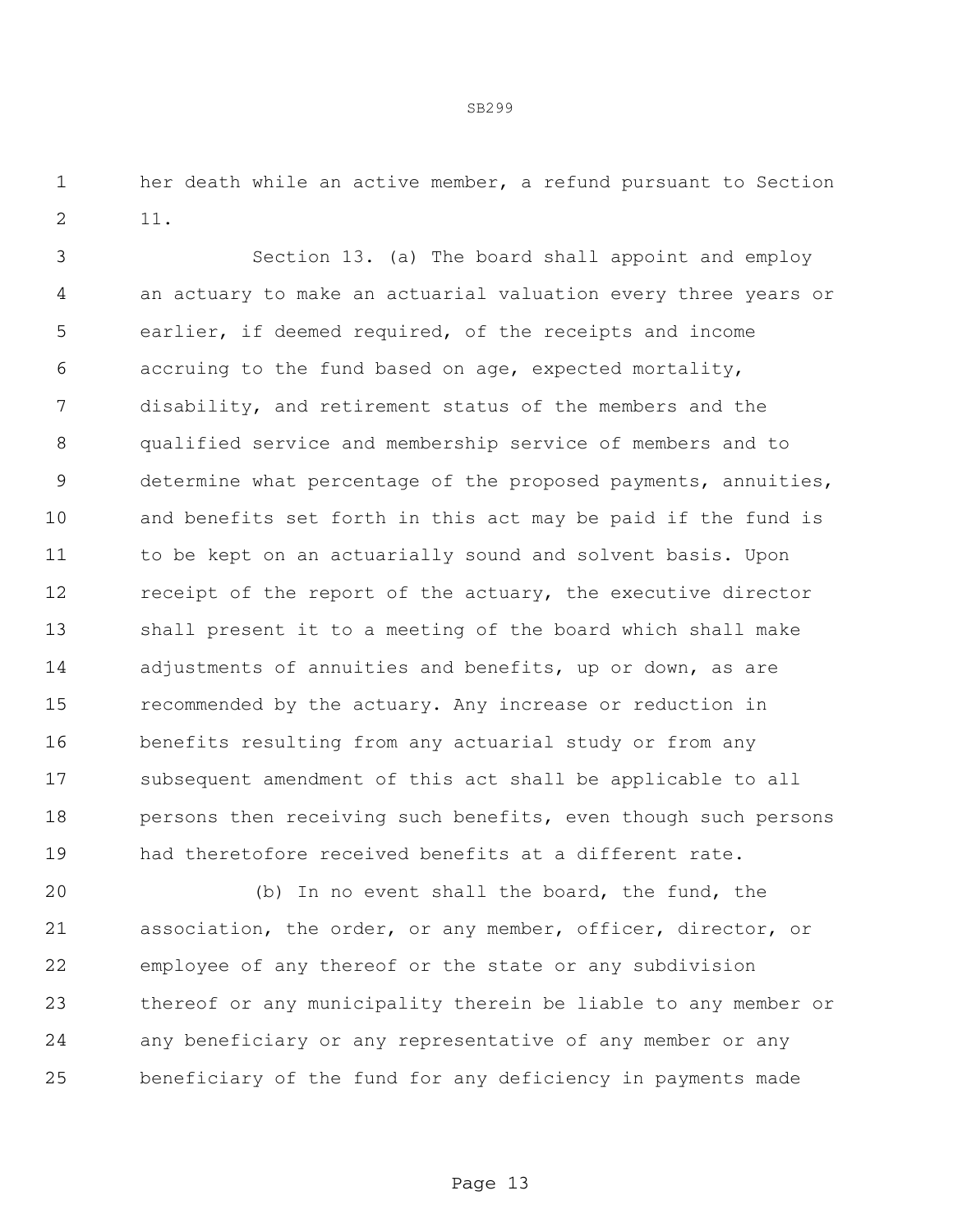pursuant to this act and pursuant to any pro rata reduction of annuities or benefits.

 Section 14. Any member shall be entitled at any time to withdraw from the fund and, upon application for such withdrawal on forms supplied by the board and approved by it, shall be entitled to receive 90 percent of all amounts previously paid to the fund by such member. Any member who withdraws and receives such refund shall not thereafter have any rights with respect to the fund and may not thereafter be entitled to become a member except as a new member. Any member who ceases to be a firefighter may elect not to receive any such refund for a period of not more than 36 months. If within the 36-month period the person shall again become a firefighter, he or she may be reinstated as a member without loss of his or her accumulated qualified service. If a member does not return to service at the end of the 36 months' period, then his or her account shall be terminated and his or her fees shall be returned, thereby cancelling all his or her qualified service.

 Section 15. (a) The executive director shall make semiannual reports to the board showing the total amount of money on hand at the time of such report, all investments then held by the board and itemizing by classifications all receipts and disbursements since the last such semiannual report.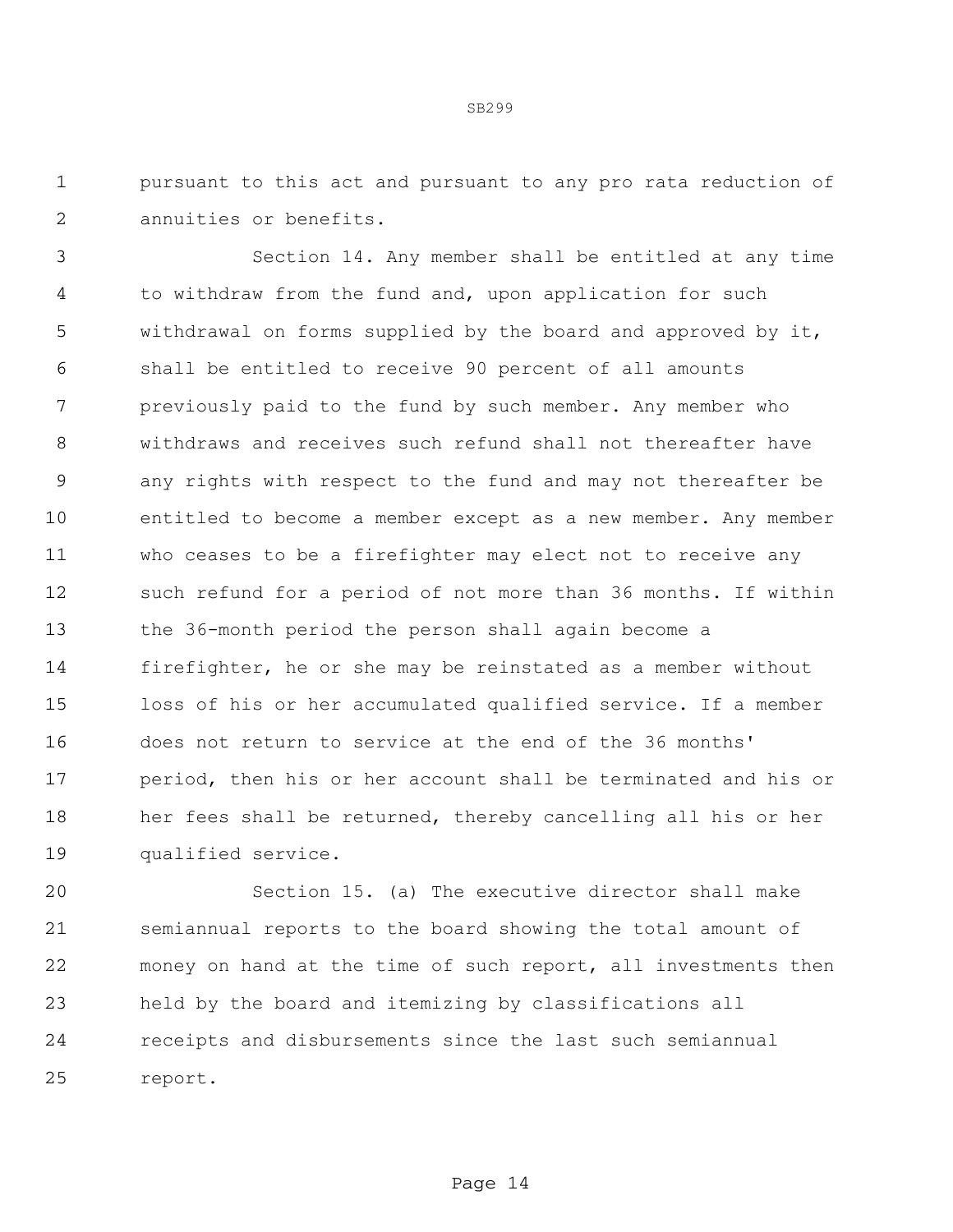(b) The Chief Examiner of the Department of Examiners of Public Accounts shall make an annual audit of the activities of the board for each fiscal year and make a complete report of the same to the Legislature. The annual audit shall cover all moneys received by the board and all expenditures made by the board during the period covered by the audit.

 Section 16. (a) All rights, annuities, and benefits provided herein shall be subject to future change by the Legislature, and subject to future changes or revisions as provided in this act, and no current or future member or beneficiary shall be deemed to have any vested right in the fund or to any annuity or benefit provided in this act. However, when the board has approved a member's application for a retirement annuity or benefit and the member has actually received benefits pursuant to the board's determination for a period of two years, then the board's determination as to the member's years of qualified service shall be conclusive, and the board shall not thereafter arrive at a different determination except in the case of fraud or misrepresentation of any fact by the applicant.

 (b) Any member who is receiving retirement benefits and returns to active fire fighting shall be covered under the provisions of Section 10.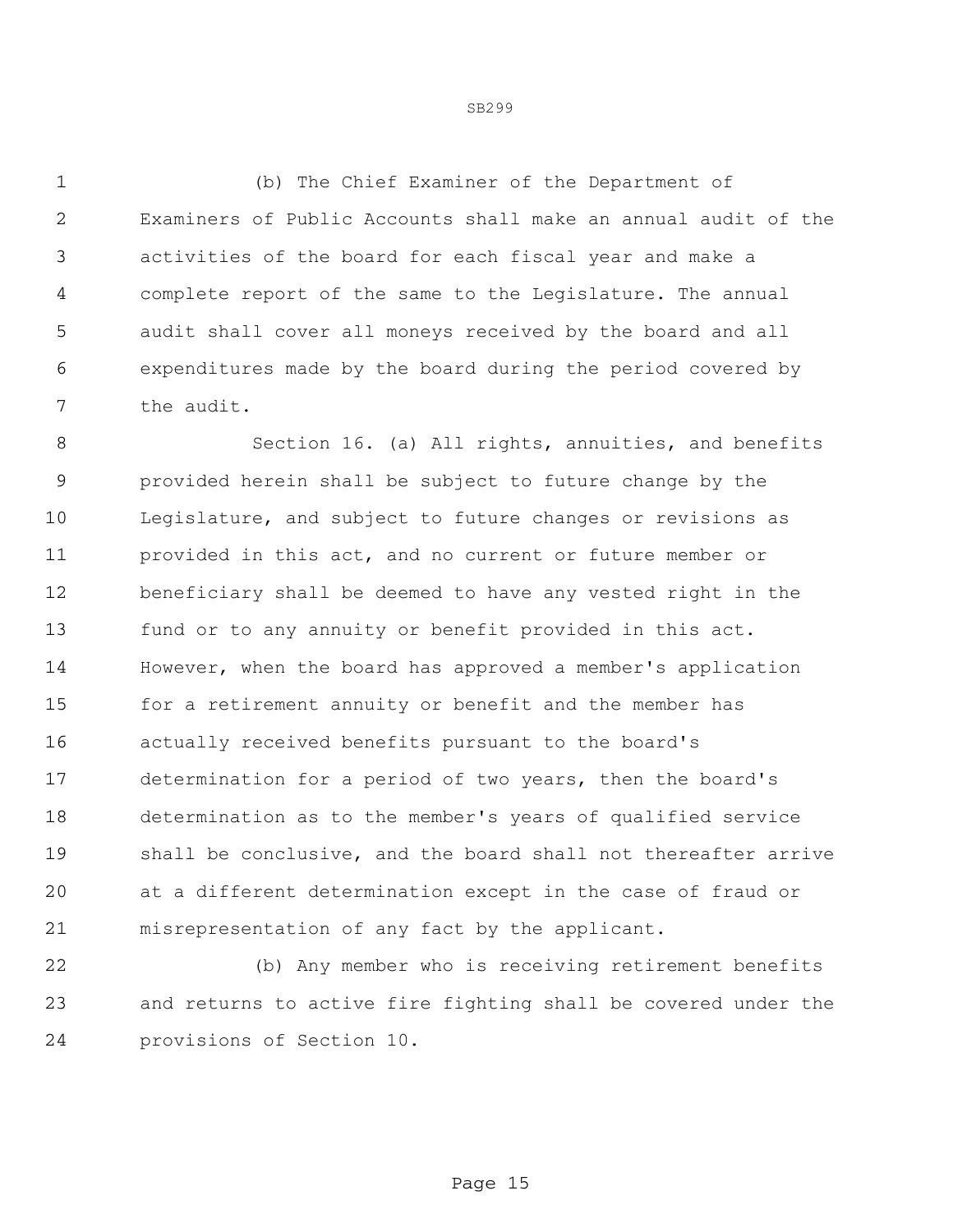Section 17. None of the moneys referred to in this act or any benefit or annuity payable under this act shall be assignable nor subject to attachment, garnishment, or judgment entered against any member or beneficiary. All payments of annuities and benefits shall be paid directly to the member or beneficiary.

 Section 18. (a) The annuities and benefits provided for in this act shall not repeal or be considered to be in substitution for any other annuity or benefit provided for by 10 law or any other retirement system, whether municipal, county, state, or federal.

 (b) Participation by a firefighter in any other program, plan, fund, or system shall not bar participation by such firefighter in the fund.

 Section 19. This act shall become effective on the first day of the third month following its passage and approval by the Governor, or its otherwise becoming law.